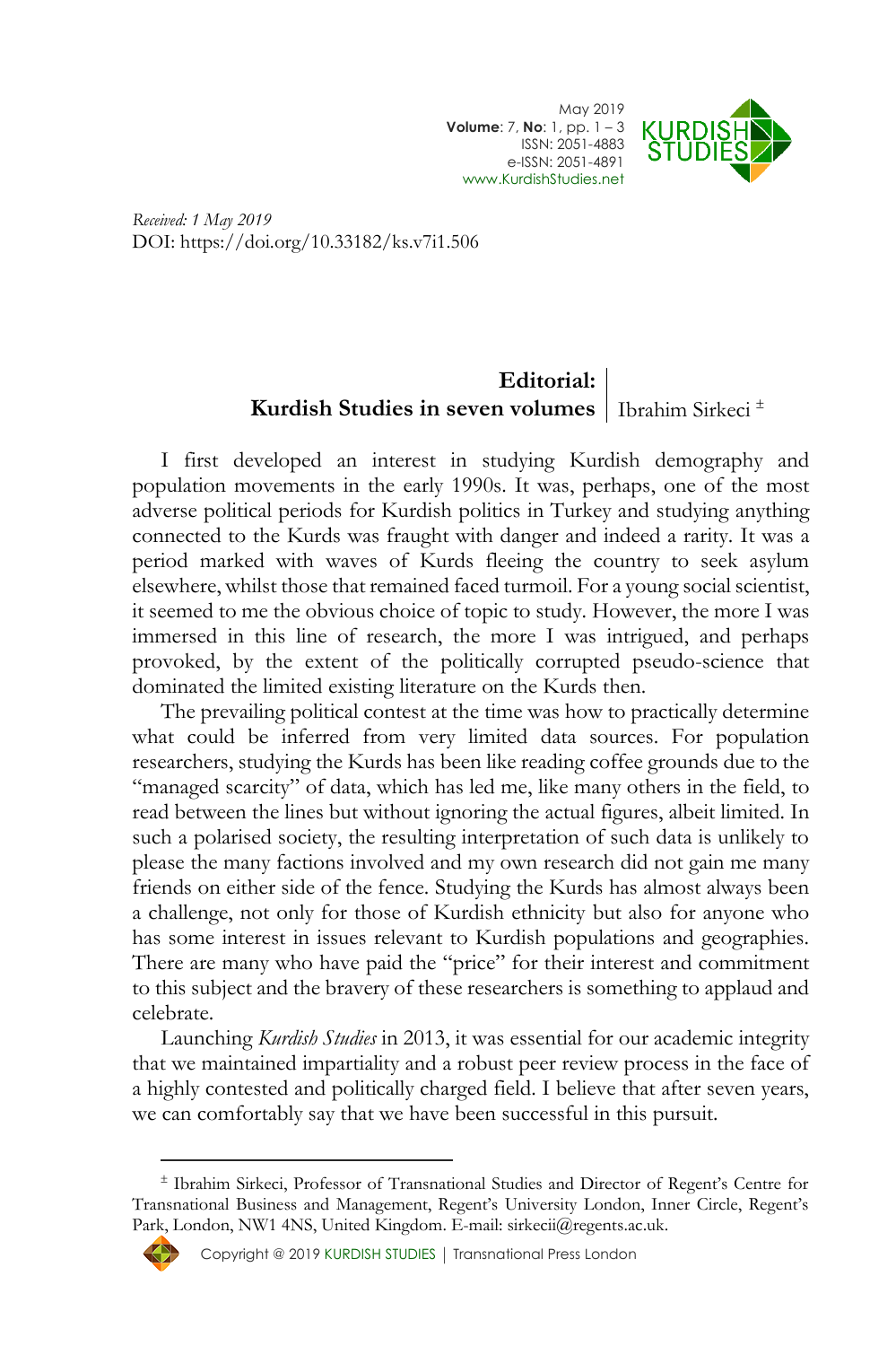## 2 *Editorial*

At a conference in Hewlêr, Kurdistan in Northern Iraq in 2012, we held what I believe to be the first ever large editorial meeting for *Kurdish Studies* journal. Just a few years later, the Journal founders organised a conference dedicated to "Kurdish Studies in the 21st Century", hosted at Regent's University London. Migration Conferences in London in 2014, Prague in 2015 and Vienna in 2016 have all featured panels on Kurdish migration, contributing to the development of the Journal and the wider field. We are also proud to have the Journal recognised by the Web of Science and Scopus as well as many other international abstracting and indexing bodies. We thank our authors, reviewers, translators and editors who all contributed selflessly to this effort

It is important to recognise the voluntary effort that goes into each and every issue produced. We cannot thank Welat enough for what he has done for the Journal and the field in general. Martin, a doyen of the field, in his role as the chief editor has not only shared his wisdom and knowledge but also guided the team at times when we have faced challenges. Of course, there are dozens of others who have been critical to the Journal's success and we thank all of them wholeheartedly.

As one of the three founding editors of *Kurdish Studies*, I have shared the responsibility with Welat as joint managing editor for the entire seven volumes. However, over the last twelve months, mainly due to an increased workload at the university, that I have decided to step down from this role. I do so with a heavy heart, but knowing the high quality of the team who have been running the Journal, and witnessing the obvious enthusiasm and dedication of several new colleagues, is a great reassurance that the Journal is in safe hands. Nevertheless, I will continue to support the Journal however I can, hence, this is in no way a final farewell. I wish everybody involved continued success.

In this issue, we bring you four fresh pieces of research. The first article by Kaveh Ghobadi reflects on the development of Kurdish prose fiction between 1961 and 2002. He also outlines the restraints and inherent limitations within the wider context of Iran. He argues that over time, and more recently, Kurdish fiction writers have moved towards embracing aesthetics along with the political concerns.

The second article by Michiel Leezenberg bridges fiction with nationhood and politics. In this article, Leezenberg explores the role Xanî's *Mem û Zîn* can play in Kurdish nationalism. The central role of the king in this ancient poem is emphasised but more importantly the poem is placed in its historic and rather personal context. Leezenberg argues that the poem was addressed to Xanî's madrasa students rather than to the wider Kurdish public.

Bajalan's article focuses on the period between 1878 and 1913 in search of understanding the complexities of identity politics in the late Ottoman period. Bajalan examines the attitudes and views of Kurdish activists of the period on the retreat of Ottomans from the Balkan Peninsula. Bajalan argues that most Kurdish activitists, then, regarded the collapse of the Ottoman Empire in the Balkans as "a profoundly negative political development".